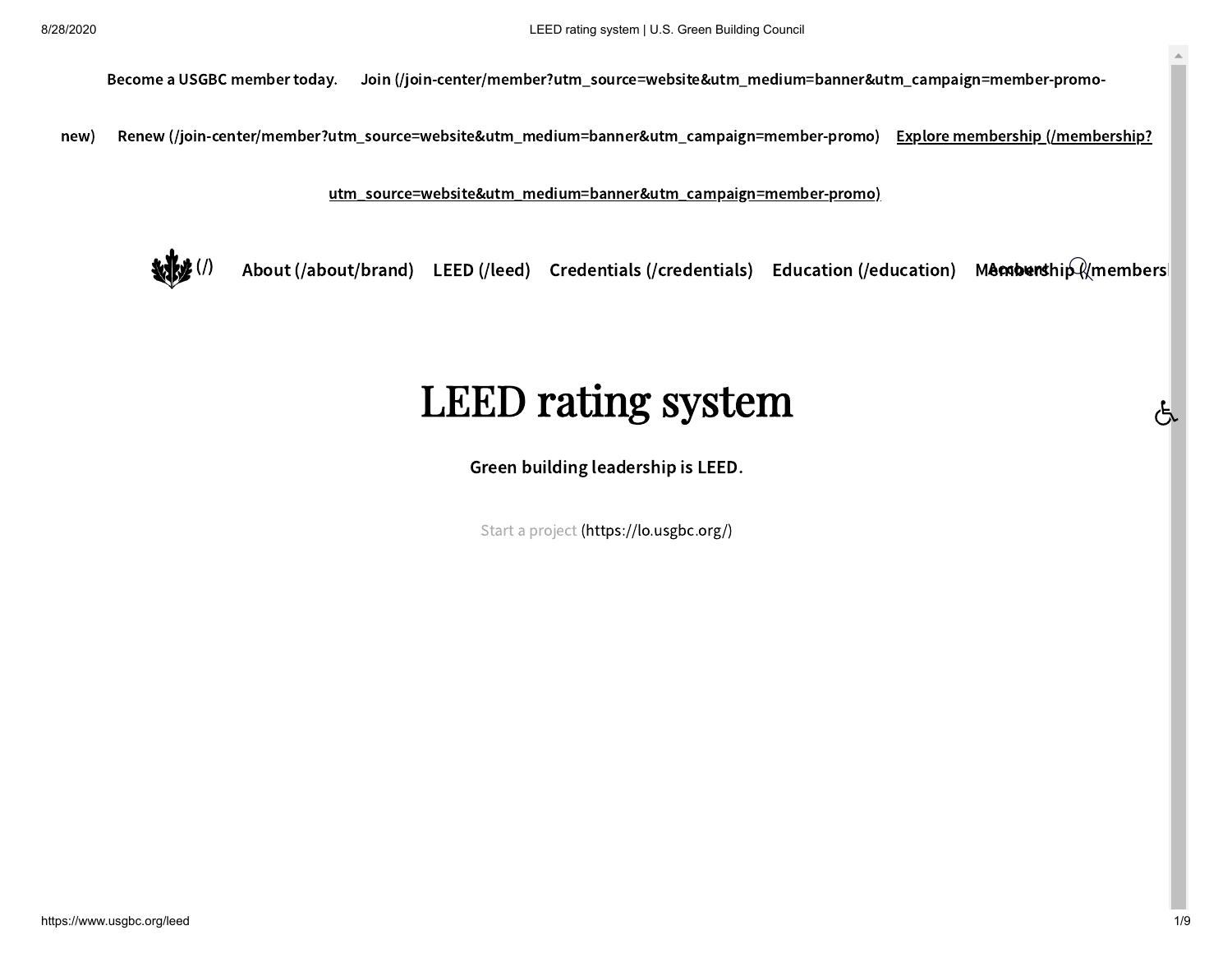## Better buildings equal better lives Better buildings equal better lives

We believe green buildings are the foundation of something bigger: helping people, and the communities and cities they reside in safely, healthily and sustainably thrive. The heart of our green building community's efforts must go well beyond construction and efficiency, and the materials that make up our buildings. We must dig deeper and focus on what matters most within those buildings: human beings.

Every single human being on the planet should have safe and healthy places to live, work, learn and play. Leading long and healthy lives is not a privilege—it's a right for everyone. Shouldn't the places where we spend 90% of our time support our health and wellbeing? Improved health and productivity benefits are playing a larger role than ever before in driving companies to invest in green building.

"For over a decade, Colgate-Palmolive has utilized LEED to design and construct our manufacturing sites all over the world. Today our business and employees are realizing the benefits of our LEED efforts through healthy work environments and efficient responsible operations." – Vance Merolla, Worldwide Director of Sustainability, Colgate-Palmolive Company

ල්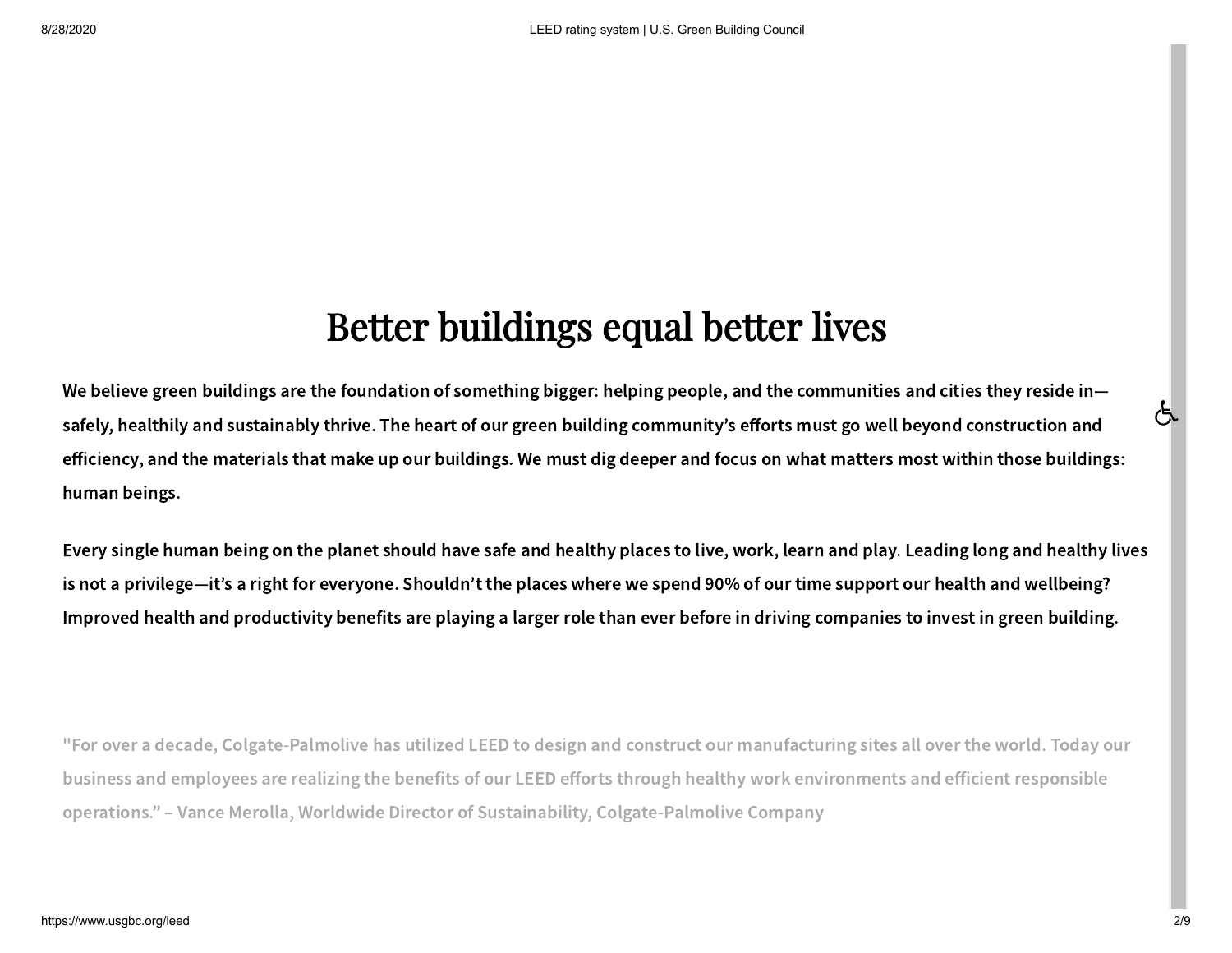# A LEED for every project A LEED for every project

LEED is for all building types and all building phases including new construction, interior fit outs, operations and maintenance and core and shell. Unsure of which rating system to use? Check out our interactive [Discover LEED tool \(/discoverleed/\)](https://www.usgbc.org/discoverleed/) to get started; then, use the [rating system selection guidance \(/leed-tools/rating-system-selection-guidance\)](https://www.usgbc.org/leed-tools/rating-system-selection-guidance) to make a final decision.

#### <span id="page-2-0"></span>BD+C

#### Building Design and Construction

For new construction or major renovations. Includes:

- New Construction
- Core & Shell •

BD+C also includes applications for: Schools, Retail, Hospitality, Data Centers, Warehouses & Distribution Centers and Healthcare

[Learn more about building design and construction \(/leed/rating-systems/new-buildings\)](https://www.usgbc.org/leed/rating-systems/new-buildings).

[LEED v](https://www.usgbc.org/resources/leed-v4-building-design-and-construction-checklist)[4](https://www.usgbc.org/resources/leed-v4-building-design-and-construction-current-version) [BD](https://www.usgbc.org/resources/leed-v4-building-design-and-construction-checklist)[+](https://www.usgbc.org/resources/leed-v4-building-design-and-construction-current-version)[C rating system PDF](https://www.usgbc.org/resources/leed-v4-building-design-and-construction-checklist) [\(/](https://www.usgbc.org/resources/leed-v4-building-design-and-construction-current-version)[resources](https://www.usgbc.org/resources/leed-v4-building-design-and-construction-checklist)[/](https://www.usgbc.org/resources/leed-v4-building-design-and-construction-current-version)[leed](https://www.usgbc.org/resources/leed-v4-building-design-and-construction-checklist)[-](https://www.usgbc.org/resources/leed-v4-building-design-and-construction-current-version)[v](https://www.usgbc.org/resources/leed-v4-building-design-and-construction-checklist)[4-](https://www.usgbc.org/resources/leed-v4-building-design-and-construction-current-version)[building](https://www.usgbc.org/resources/leed-v4-building-design-and-construction-checklist)[-](https://www.usgbc.org/resources/leed-v4-building-design-and-construction-current-version)[design](https://www.usgbc.org/resources/leed-v4-building-design-and-construction-checklist)[-](https://www.usgbc.org/resources/leed-v4-building-design-and-construction-current-version)[and](https://www.usgbc.org/resources/leed-v4-building-design-and-construction-checklist)[-](https://www.usgbc.org/resources/leed-v4-building-design-and-construction-current-version)[construction](https://www.usgbc.org/resources/leed-v4-building-design-and-construction-checklist)[-](https://www.usgbc.org/resources/leed-v4-building-design-and-construction-current-version)[current](https://www.usgbc.org/resources/leed-v4-building-design-and-construction-checklist)[-](https://www.usgbc.org/resources/leed-v4-building-design-and-construction-current-version)[version\)](https://www.usgbc.org/resources/leed-v4-building-design-and-construction-checklist) / LEED v4 BD+C scorecard (/resources/leed-v4-building-design-and-construction-checklist) / [Reference guide overview \(/guide/bdc\)](https://www.usgbc.org/guide/bdc)

#### ID+C

#### Interior Design and Construction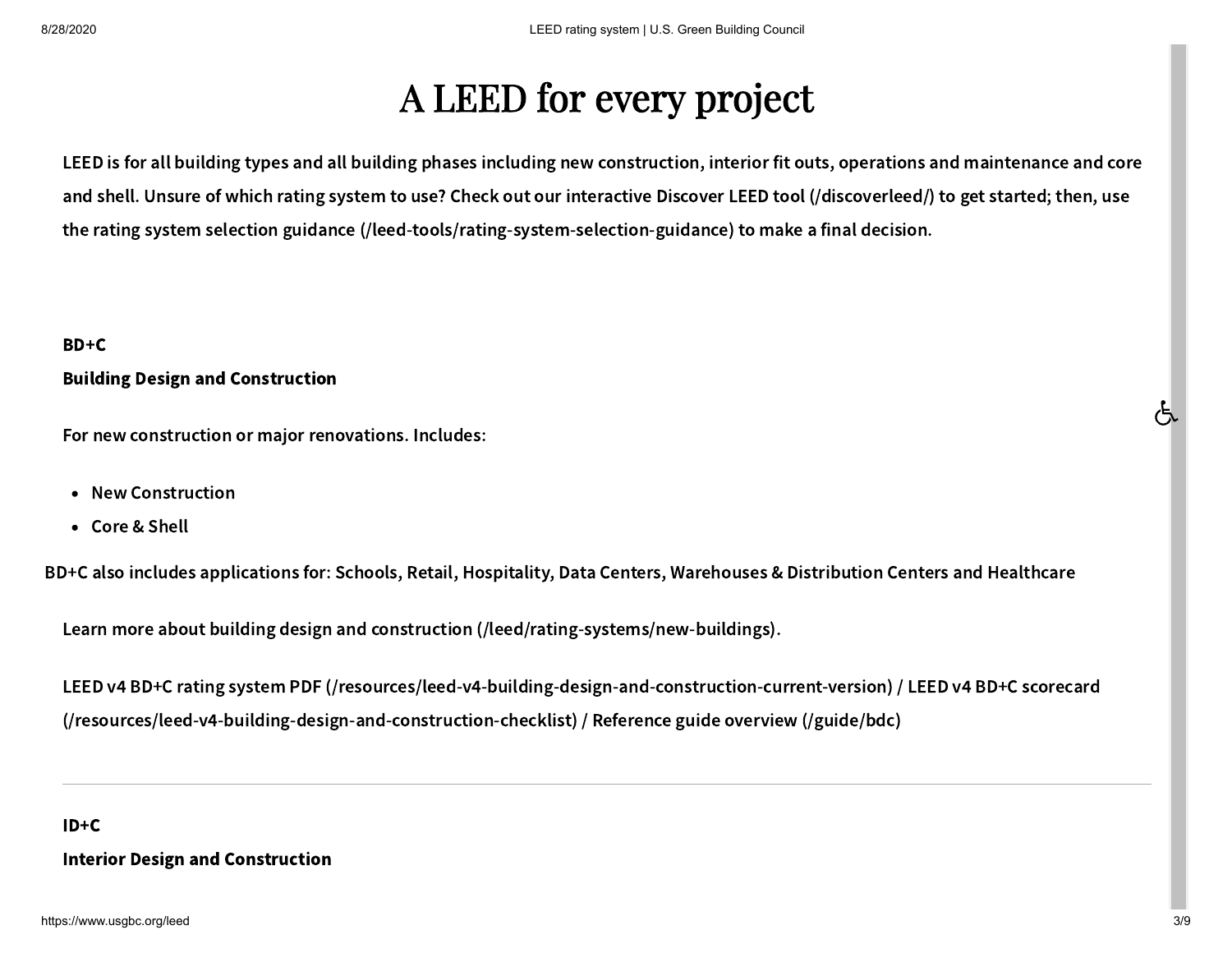For complete interior fit-out projects. Includes:

• Commercial Interiors

ID+C also includes applications for Retail and Hospitality.

[Learn more about interior design and construction \(/leed/rating-systems/new-interiors\)](https://www.usgbc.org/leed/rating-systems/new-interiors).

[LEED v4 ID+C rating system PDF \(/resources/leed-v4-interior-design-and-construction-current-version\)](https://www.usgbc.org/resources/leed-v4-interior-design-and-construction-current-version) / LEED v4 ID+C scorecard (/resources/leed-v4-interior-design-and-construction-checklist) / [Reference guide overview \(/guide/idc\)](https://www.usgbc.org/guide/idc)

#### O+M

#### Building Operations and Maintenance

For existing buildings that are undergoing improvement work or little to no construction. Includes:

Existing Buildings •

O+M also includes applications for Schools, Retail, Hospitality, Data Centers, and Warehouses & Distribution Centers.

[Learn more about operations and maintenance \(/leed/rating-systems/existing-buildings\)](https://www.usgbc.org/leed/rating-systems/existing-buildings).

[LEED v4 O+M rating system PDF \(/resources/leed-v4-building-operations-and-maintenance-current-version\)](https://www.usgbc.org/resources/leed-v4-building-operations-and-maintenance-current-version) / LEED v4 O+M scorecard (/resources/checklist-leed-v4-building-operations-and-maintenance) / [Reference guide overview \(/guide/om\)](https://www.usgbc.org/guide/om)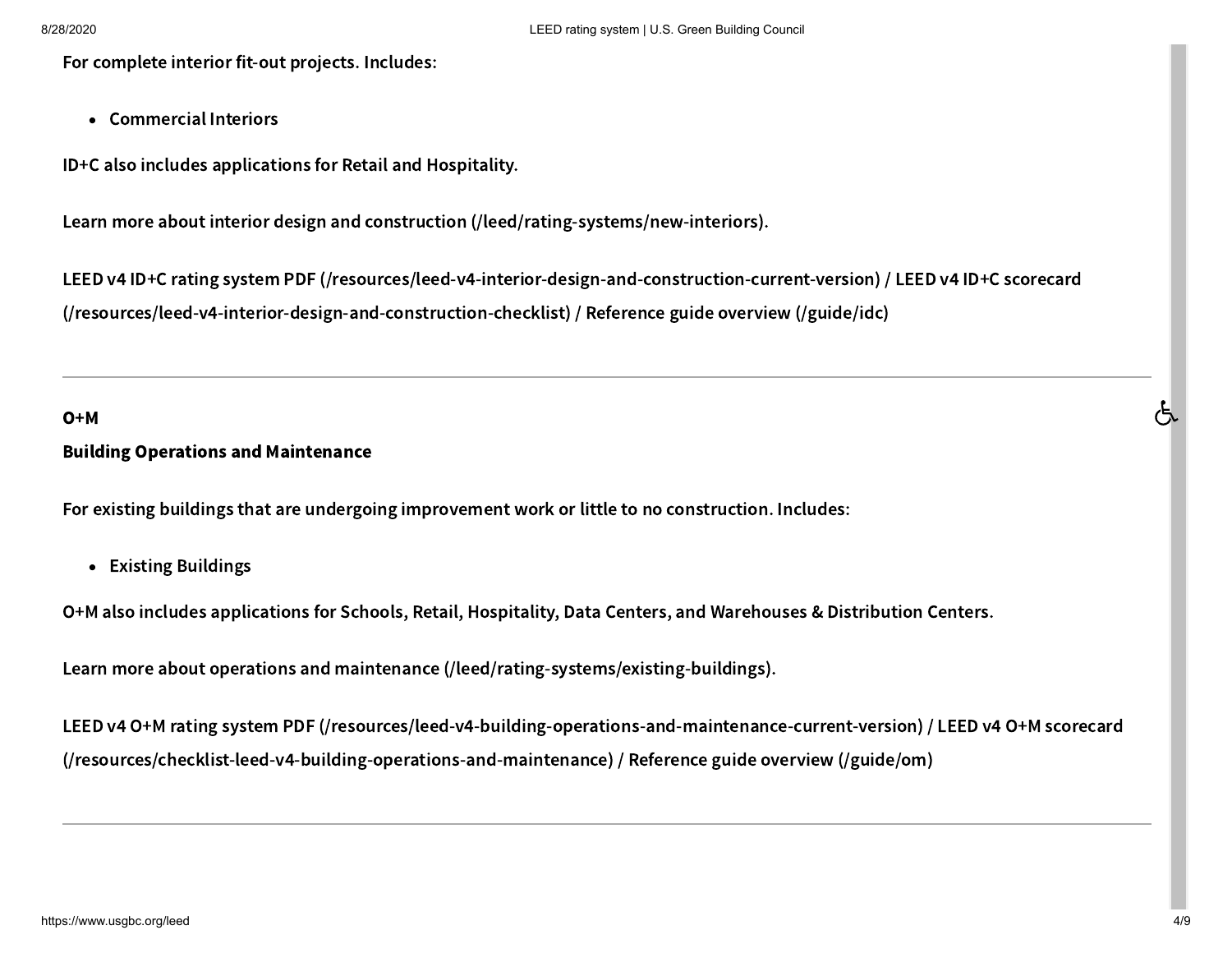#### ND

#### Neighborhood Development

For new land development projects or redevelopment projects containing residential uses, nonresidential uses, or a mix. Projects can be at any stage of the development process, from conceptual planning to construction. Includes:

• Plan and Built Project

Learn more about neighborhood development (/leed/rating-systems/neighborhood-development).

LEED v4 ND rating system PDF (/resources/leed-v4-neighborhood-development-current-version) / LEED v4 ND scorecard (/resources/leed-v4-neighborhood-development-checklist) / Reference guide overview (/guide/nd) one at any stage of the development process, from conceptual planning to construction. Includes:<br>
• Plan and Built Project<br>
-earn more about neighborhood development (/leed/rating-systems/neighborhood-development).<br>
-EED v

#### Homes

For single family homes, low-rise multi-family (one to three stories) or mid-rise multi-family (four to six stories). Includes:

- Homes
- Multifamily Lowrise •
- Multifamily Midrise

[Homes and residential buildings that are greater than six stories use LEED BD](https://www.usgbc.org/leed/rating-systems/residential)[+](#page-2-0)[C](https://www.usgbc.org/leed/rating-systems/residential) [\(/](#page-2-0)[leed](https://www.usgbc.org/leed/rating-systems/residential)[#](#page-2-0)[BDC](https://www.usgbc.org/leed/rating-systems/residential)[\)](#page-2-0)[. Learn more about LEED homes](https://www.usgbc.org/leed/rating-systems/residential) (/leed/rating-systems/residential).

[LEED v4 Homes rating system PDF \(/resources/leed-v4-homes-and-midrise-ballot-version](https://www.usgbc.org/resources/leed-v4-homes-and-midrise-ballot-version)[\)](https://www.usgbc.org/resources/leed-v4-homes-design-and-construction-checklist) / LEED v4 Homes scorecard (/resources/leedv4-homes-design-and-construction-checklist) / [Reference guide overview \(/guide/homes\)](https://www.usgbc.org/guide/homes)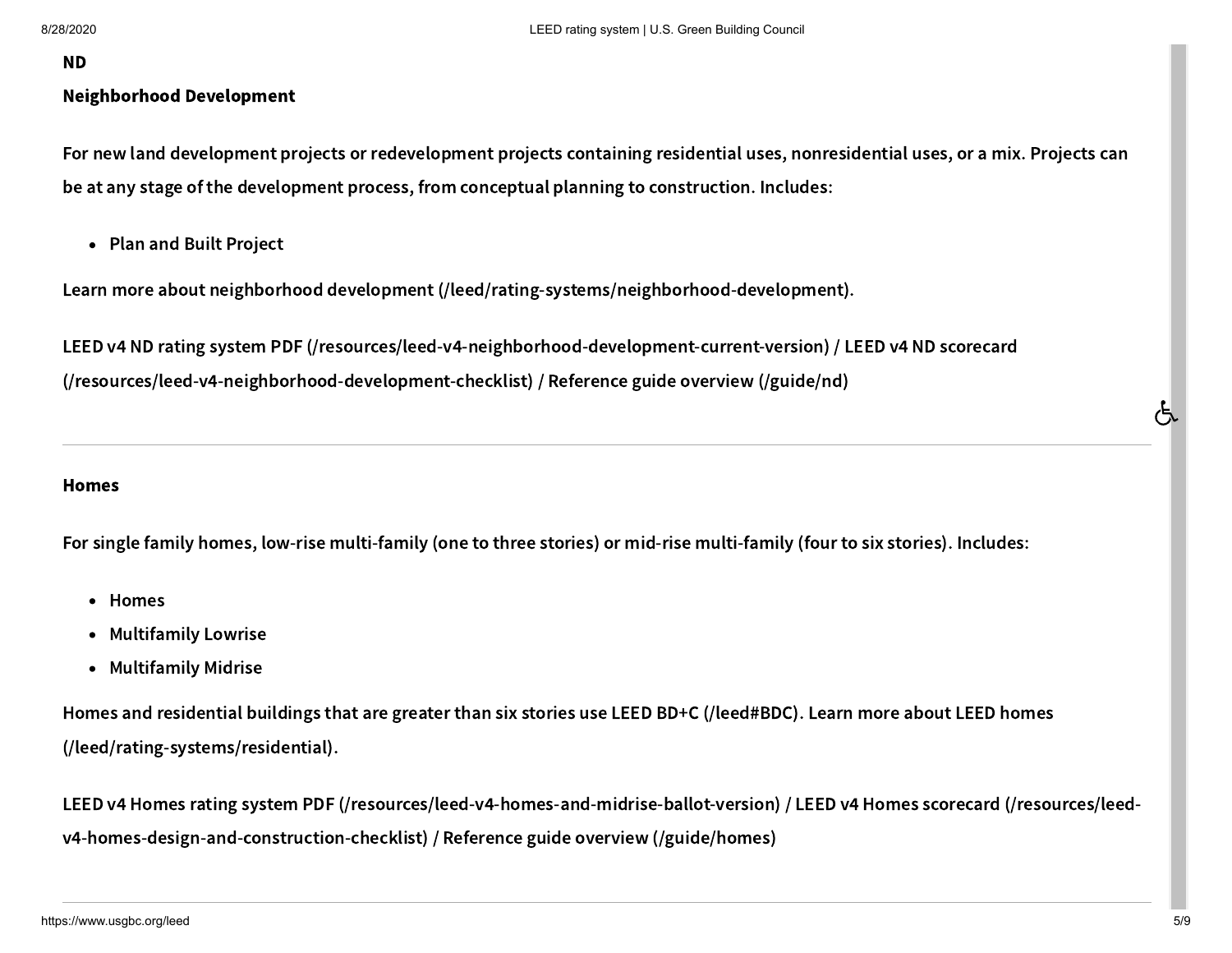#### Cities and Communities

For entire cities and sub-sections of a city. LEED for Cities projects can measure and manage their city's water consumption, energy use, waste, transportation and human experience. Learn more about LEED for Cities [\(/leed/rating-systems/leed-for-cities\)](https://www.usgbc.org/leed/rating-systems/leed-for-cities).

LEED for Cities Pilot scorecard [\(/cityperformance\)](https://www.usgbc.org/cityperformance) / Guide to LEED Certification: Cities and Communities Pilot (/tools/leed[certification/cities-communities\)](https://www.usgbc.org/tools/leed-certification/cities-communities)

#### LEED Recertification

LEED recertification is an important step in protecting your building asset. Recertification helps you maintain and improve your building, while keeping your sustainability investment in place. Applies to all occupied and in-use projects that have previously achieved certification under LEED – including BD+C and ID+C, regardless of their initial rating system or version. Learn more about recertification [\(/leed/v41#recertification\).](https://www.usgbc.org/leed/v41#recertification)

Recertification guide [\(/resources/recertification-guidance-leed-buildings\)](https://www.usgbc.org/resources/recertification-guidance-leed-buildings)

#### LEED Zero

Available for all LEED projects certified under the BD+C or O+M rating systems or registered to pursue LEED O+M certification. LEED Zero is for projects with net zero goals in carbon and/or resources. Learn more about LEED Zero [\(/programs/leed-zero\)](https://www.usgbc.org/programs/leed-zero).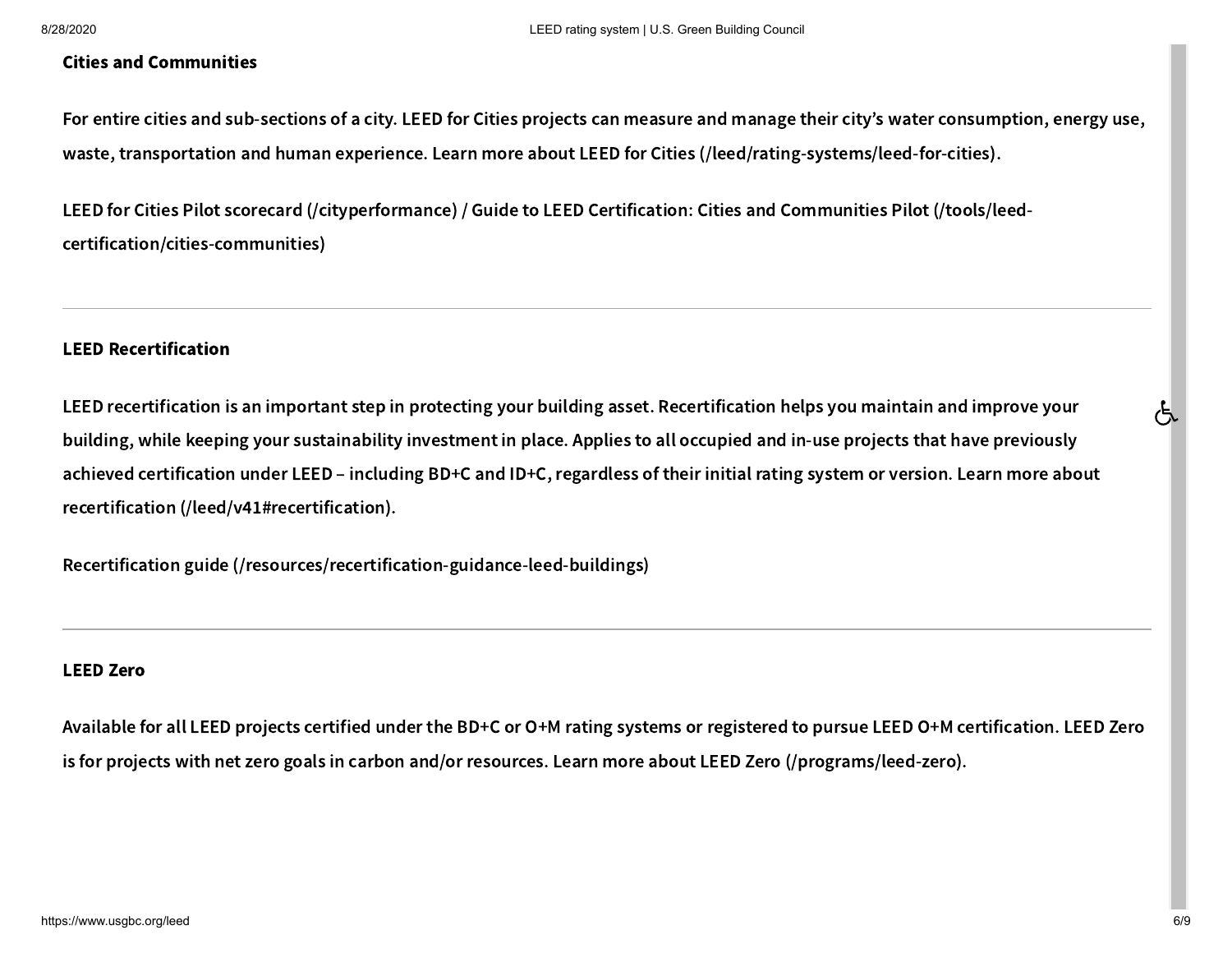### How does LEED work **How does** LEED **work**

Projects pursuing LEED certification earn points for various green building strategies across several categories based on the number [of points achieved, a project earns one of four LEED rating levels: Certified, Silver, Gold or Platinum. Learn more](http://leed.usgbc.org/) (http://leed.usgbc.org/).



Platinum

80+ points earned



Gold

60-79 points earned

ල්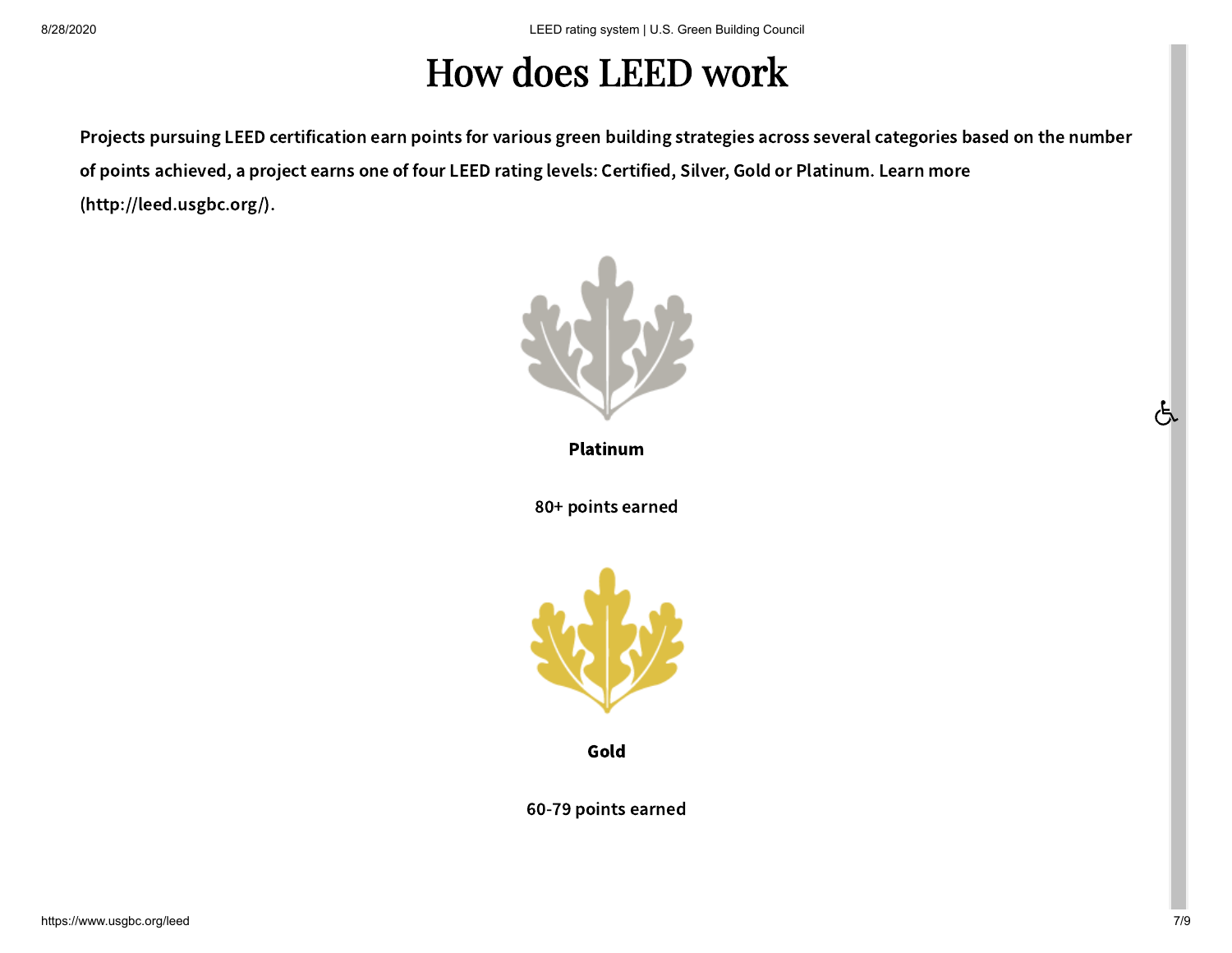

Silver

50-59 points earned



**Certified** 

40-49 points earned

Register a LEED project [\(https://lo.usgbc.org/\)](https://lo.usgbc.org/)

### Directory

[Projects \(/projects\)](https://www.usgbc.org/projects) [Organizations \(/organizations\)](https://www.usgbc.org/organizations) [Regions \(/organizations/region\)](https://www.usgbc.org/organizations/region) [People \(/people\)](https://www.usgbc.org/people) [Events \(/events\)](https://www.usgbc.org/events)

https://www.usgbc.org/leed 8/9

 $\overline{\mathfrak{G}}$